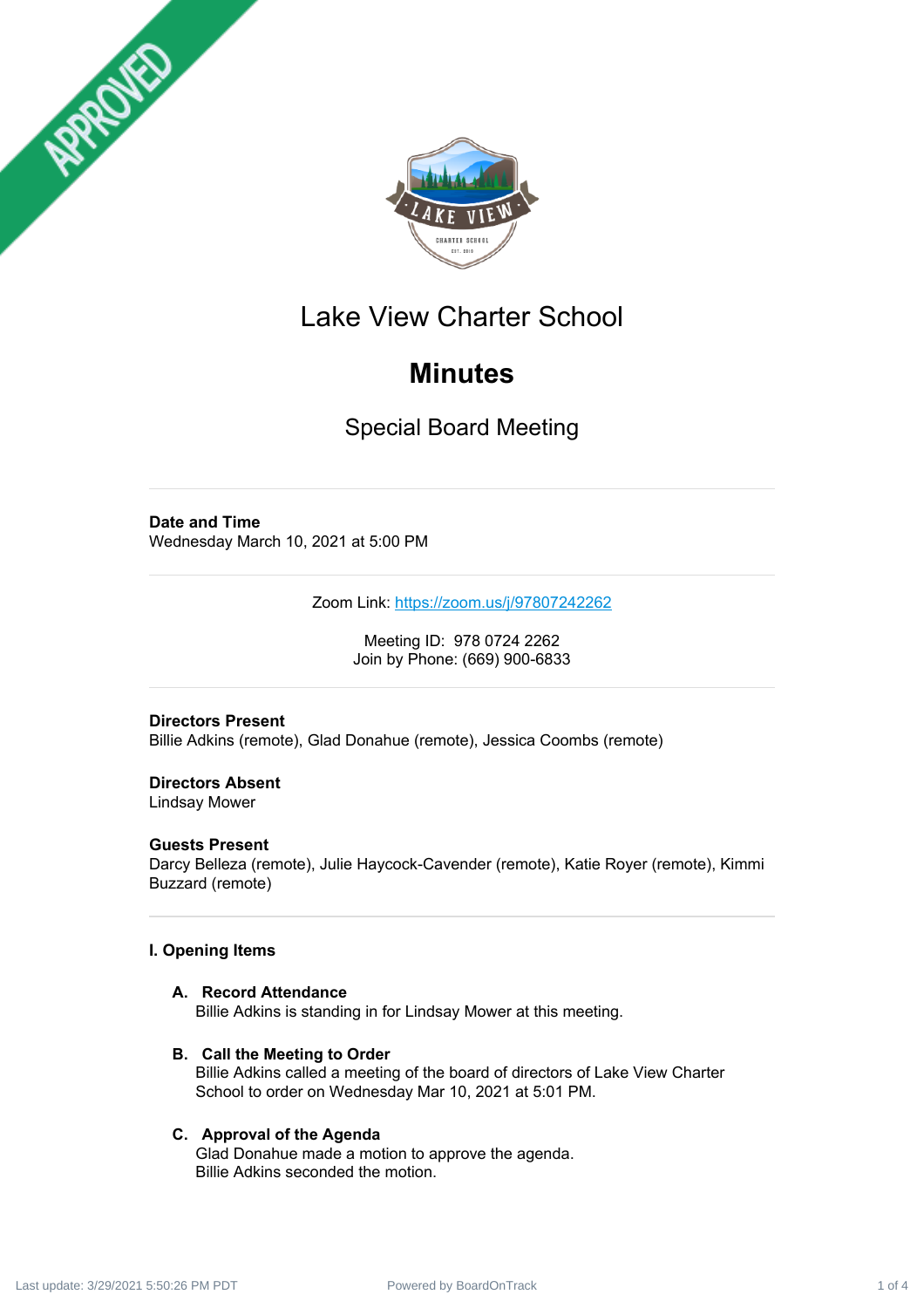The board **VOTED** to approve the motion. **Roll Call** Jessica Coombs Aye Billie Adkins Aye Glad Donahue Aye Lindsay Mower Absent

#### **D. Public Comments**

Rebecca Mathews: Noted a typo on the student funding chart. The school has already corrected the document.

# **II. Operations**

#### **A. 2021-2022 Calendar**

Jessica Coombs made a motion to approve the 2021-2022 Calendar with the allowance to correct any future typos or adjustments so long as the start and end date and number of school days remains the same. For 2 of 4 Care Charter 3 of 4 Lake View Charter 3 of 4 Lake View Charter 3 And 2 of 4 Lake Charter 3 And 2 of 4 Lake Charter 3 And 2 of 4 Lake View Charter 3 And 2 of 4 Lake View Charter 3 of 4 Lake View Charter 3 And 2

Glad Donahue seconded the motion.

The board **VOTED** to approve the motion.

**Roll Call** Glad Donahue Aye Billie Adkins Aye Lindsay Mower Absent Jessica Coombs Aye

#### **B. Open Enrollment Dates**

The school would like to extend the Open Enrollment dates to allow famlies more time.

Glad Donahue made a motion to approve the extended Open Enrollment Dates. Billie Adkins seconded the motion.

The board **VOTED** to approve the motion.

**Roll Call** Billie Adkins Aye Glad Donahue Aye Lindsay Mower Absent Jessica Coombs Aye

# **III. Finance**

#### **A. 2021-2022 Compensation Policy**

Julie Haycock presented the Compensation Policy that includes the following changes:

- Masters Degree Stipend on the Teacher Salary Table
- Part-Time Teacher Pay Structure and rate increase
- Updated Stipend Chart Addition for Diversity and Inclusion Coordinator, Elective Classes, and Special Projects

Glad Donahue:

- Asked for clarification if the salary amounts in the charts include benefits. Julie Haycock shared that benefits are not included in the amounts.
- Asked to discuss the Classified salaries and questioned if they were competitive with other local school districts. Julie Haycock noted that most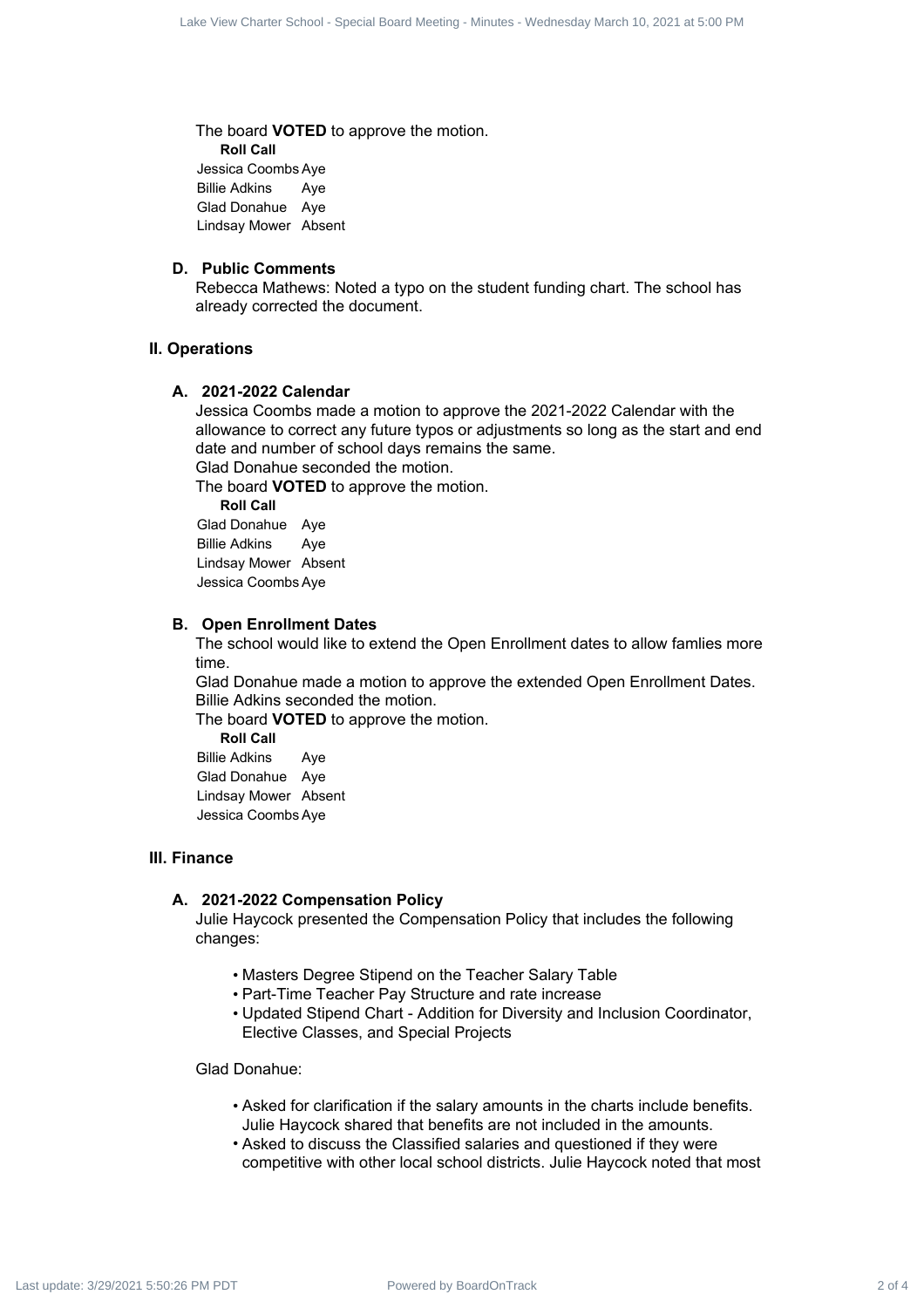of the Classified positions would be moving to the CSO, Sequoia Grove and that the salaries are in line with state minimum wage laws.

Billie Adkins made a motion to approve the 2021-2022 Compensation Policy. Jessica Coombs seconded the motion.

The board **VOTED** to approve the motion. **Roll Call** Lindsay Mower Absent Billie Adkins Aye Glad Donahue Aye Jessica Coombs Aye

## **B. 2021-2022 Student Planning Amounts**

Billie Adkins made a motion to 2021-2022 Student Planning Amounts based on the adjusted chart. Glad Donahue seconded the motion. The board **VOTED** to approve the motion. **Roll Call** Billie Adkins Aye Lindsay Mower Absent Glad Donahue Aye Jessica Coombs Aye External distinguish 3 of 4 Care Board Meeting 3 Alaco - Wednesday March 2 Care Charter School - Special Board - Special Board Meeting - Minutes - Wednesday March 10, 2022 at 5:00 PM Last update: 3/2022 Care procedure Scho

# **IV. Governance**

# **A. Form 700**

Julie Haycock reminded the board members to complete the annual Form 700.

School staff will complete the Form 700 this month.

## **V. Closing Items**

## **A. Board of Director's Comments & Requests**

Glad Donahue asked for an update on the status of filling the board vacancy. Julie Haycock said the school staff is working on this.

## **B. Announcement of Next Regulary Scheduled Board Meeting**

Billie Adkins announced the next meeting is March 24, 2021 at 5:00 pm.

#### **C. Adjourn Meeting**

Glad Donahue made a motion to adjourn the meeting. Billie Adkins seconded the motion. The board **VOTED** to approve the motion. **Roll Call** Glad Donahue Aye Lindsay Mower Absent Billie Adkins Aye Jessica Coombs Aye

There being no further business to be transacted, and upon motion duly made, seconded and approved, the meeting was adjourned at 5:26 PM.

Respectfully Submitted, Billie Adkins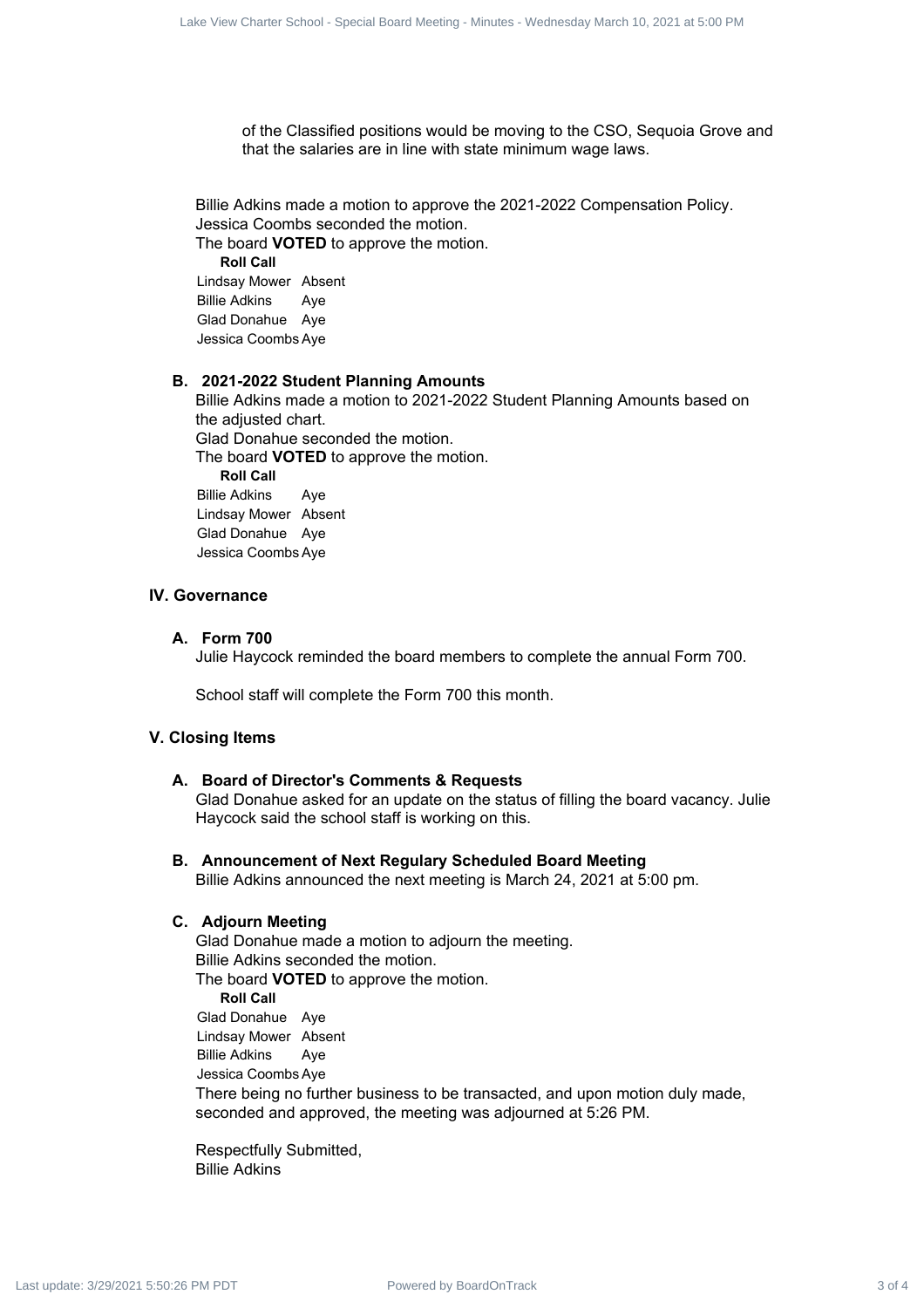Prepared by: Kathy Fagundo

Noted by:

#### Billie Adkins (Apr 2, 2021 09:45 PDT) [Billie Adkins](https://na1.documents.adobe.com/verifier?tx=CBJCHBCAABAAT2KZ6YvPE2ywTG0H610H6wmruN5f7jgZ)

# Board Secretary

Public Comment Rules: Members of the public may address the Board on agenda or non-agenda items through the teleconference platform, Zoom. Zoom does not require the members of the public to have an account or login. Please either utilize the chat option to communicate to the administrative team of your desire to address the Board or simply communicate orally your desire to address the Board when the Board asks for public comments. Speakers may be called in the order requests are received. Comments are limited to 2 minutes each, with no more than 15 minutes per single topic. If a member of the public utilizes a translator to address the Board, those individuals are allotted 4 minutes each. If the Board utilizes simultaneous translation equipment in a manner that allows the Board to hear the translated public testimony simultaneously, those individuals are allotted 2 minutes each. By law, the Board is allowed to take action only on items on the agenda. The Board may, at its discretion, refer a matter to school staff or calendar the issue for future discussion. Last view Cool and the Republic A of 4 of 4 of 4 of 4 Carter School - Special Board Meeting - Minutes and the Charter School - Special Board Meeting - Minutes - Wednesday March 10, 2021 at 5:00 PM Last update:  $\frac{1}{2}$  a

Note: The Governing Board encourages those with disabilities to participate fully in the public meeting process. If you need a disability-related modification or accommodation, including auxiliary aids or services, to participate in the public meeting, please contact the Governing Board Office at (562) 584-0427 at least 48 hours before the scheduled board meeting so every reasonable effort can be made to accommodate you. (Government Code § 54954.2; Americans with Disabilities Act of 1990, § 202 (42 U.S.C. § 12132)).